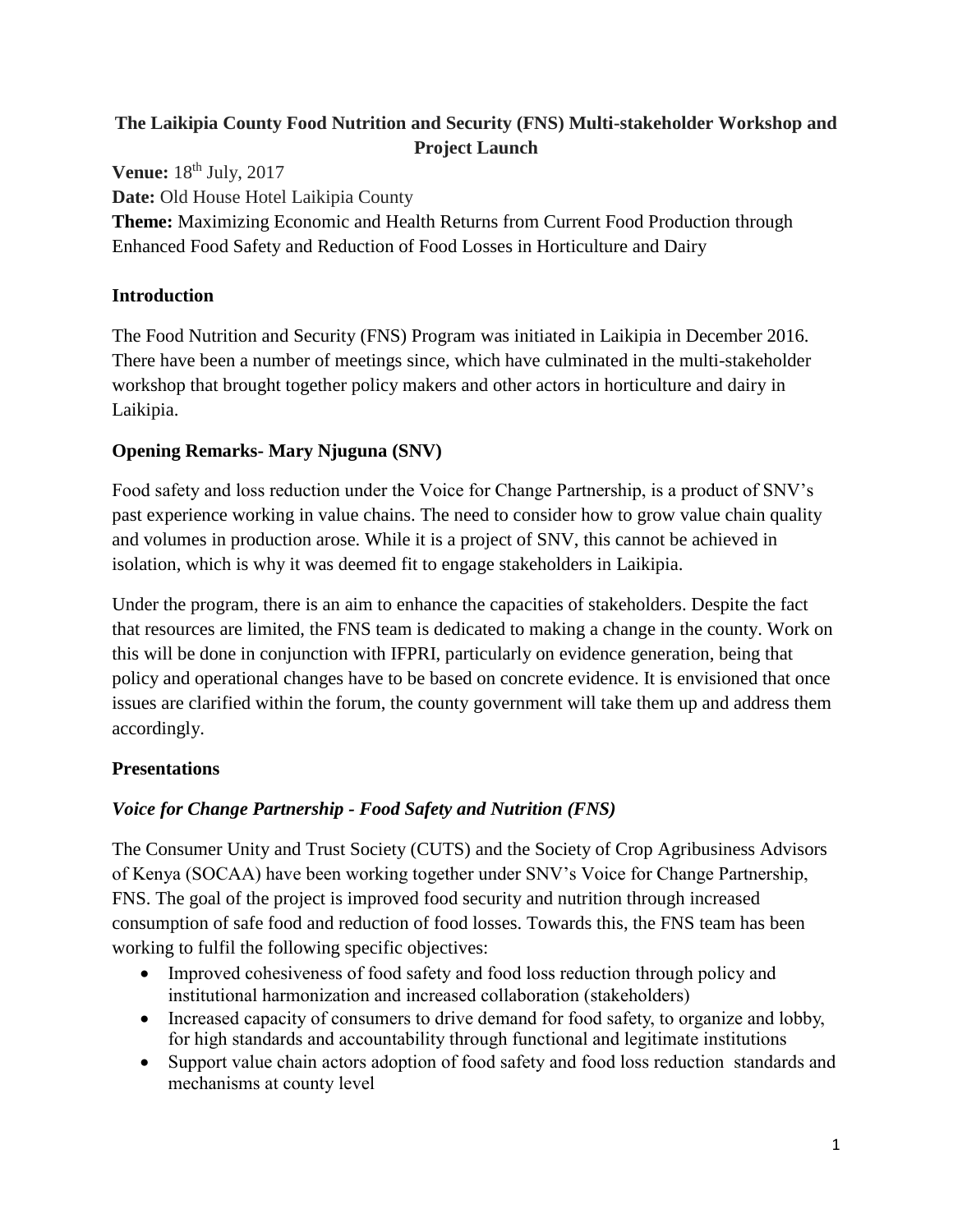The team has been working with key ministries within the government at both national and county level, other consumer bodies, private sector, and research institutions in order to reinforce efforts in evidence generation, capacity building, and advocacy.

## *The Kenya Dairy Board (KDB) - Mildred Kosgei*

Kenya Dairy Board is a statutory body established by an Act of Parliament, the Dairy industry Act cap 336 of the Kenyan laws, with a mission to regulate and direct a sustainable and competitive dairy industry that provides quality and safe products. The board has a regulatory, developmental, and promotional mandate.

Towards meeting the objectives for which it was set up, there have been challenges in the dairy sector with which the board has had to contend. Issues of low productivity, high production and processing costs, low utilization of milk processing capacity, and the seasonality of production have prevailed. As pertains to food safety there are three main challenges:

- 1. Limited compliance to quality standards and safety requirements within the sector, that is, non-compliance on microbial and contaminant limits.
- 2. The large informal milk marketing sector, within which milk handling practices are poor and pose a danger to public health.
- 3. Weak stakeholder organization at grassroots, county and National levels

The following are interventions by KDB, aimed at addressing the issues:

- 1. Drafting of dairy regulations to enhance the dairy regulatory framework
- 2. Establishment of a dairy regulatory lab design completed and submitted for approval by relevant authorities
- 3. Enforcement Over 30 major enforcement activities have been conducted over the past six months
- 4. Consumer education major activities undertaken including radio activations, roadshows and forums to educate consumers and traders on milk safety
- 5. Capacity building of milk handlers on milk quality and safety

6. Partnerships and collaborations – with County Governments and development partners Access to safe food is a basic human right provided for under the Kenyan constitution. As such, it is the government's mandate to enforce safety standards. The different safety regulations in the dairy sector are overseen by the Ministry of Public Health, the Directorate of Veterinary Services, the Pharmacy and Poisons Board, KDB, Kenya Bureau of Standards, and the Pest Control Products Board. There has been limited effort to create synergy between these entities in order to deliver on food safety at county and national level.

## *Discussions*

- KDB has helped Laikipia County to develop a good training manual for value chain actors in the past.
- The Dairy Industry Regulations (2017) by KDB fails to address issues of feed quality, which is a starting point for milk contamination.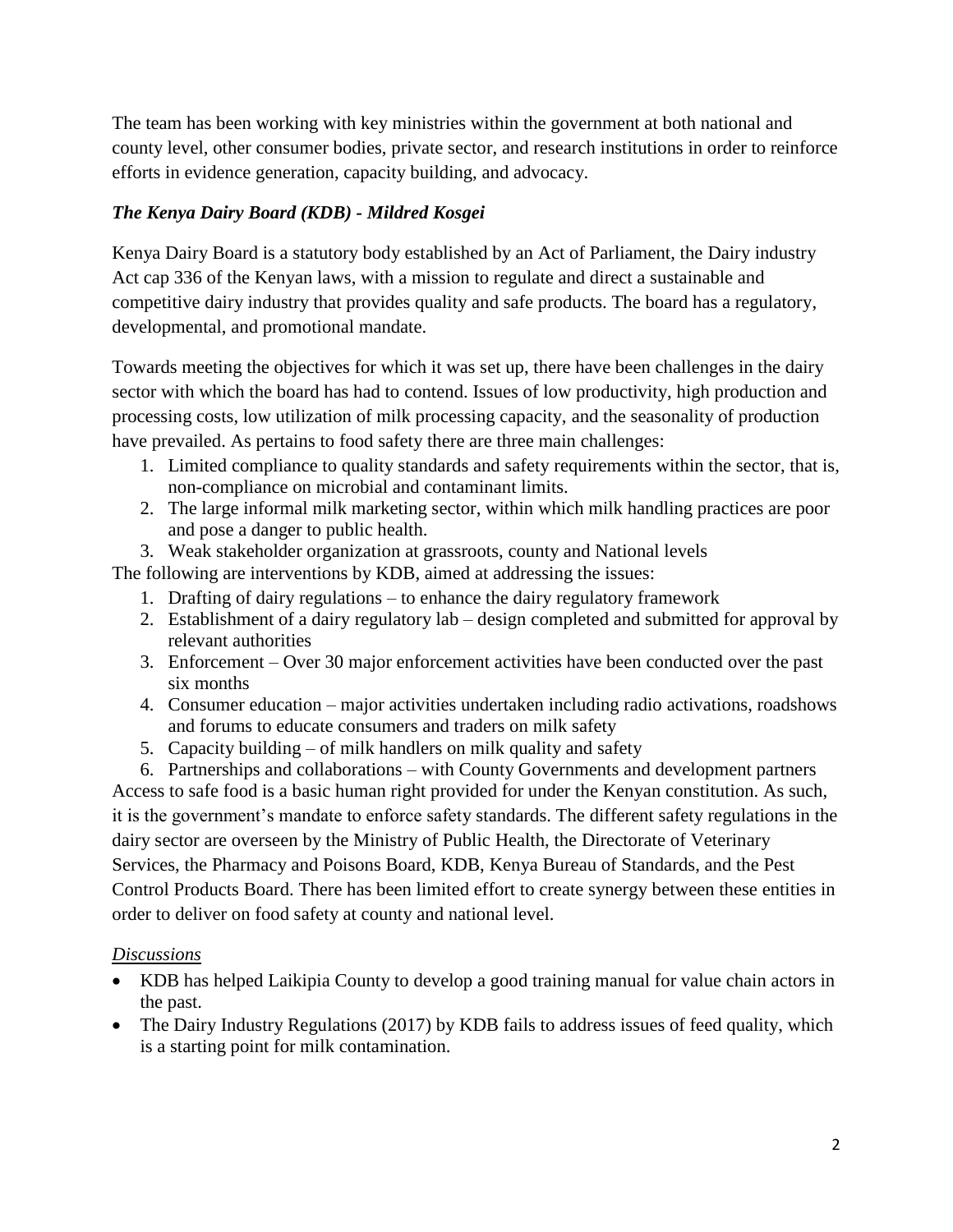• Concerns have been raised regarding the quality of milk from Kenya. For what reason is Kenya unable to trade smoothly in dairy products with countries like Tanzania, Zambia, and the wider COMESA?

## *Response*

Trade issues are complex, the rejection of products by countries like Tanzania and Zambia is not quality-based. The motive may be to protect milk producers and traders within their own borders as Kenyan dairy is subjected to higher quality standards locally, creating an unfavorable competition for producers in other countries in the region.

As regards the issue of animal feed, feed stuffs are covered by the Fertilizer and Animal Feedstuffs Act, under the Directorate of Veterinary Services. The best that can be achieved is collaboration with them, since the mandate of KDB begins post-production.

## *Aflasafe Basics- Jane Kamau*

Today there is a range of diseases plaguing the country that did not exist before, marked by incidences of abnormal growth. This is a sign there is a problem in the commodities that are consumed and makes a case for promoting food safety.

Aflatoxin is a toxic soil-inhabiting fungus. While aflatoxin has been treated as a post-harvest issue, it begins in the field. Crops like Maize, groundnuts and sorghum are most susceptible to it. Animal feed is typically manufactured using "condemned" cereals, including maize found to contain aflatoxin. This leads to contamination of animal product with the toxin. A common misconception is that there will be a change in the colour of food to indicate the presence of contamination by aflatoxin. This is however not the case, it is possible that contaminated food could still maintain its original colour. Testing is therefore important to detect the presence of aflatoxin in food. In Africa, approximately 30% of cancers, liver cancer especially, are attributed to aflatoxin.

Aflatoxin contamination has negative economic impacts. Maize, if found to contain aflatoxin, is rendered unviable for consumption by humans. Similarly, there is a huge market for groundnuts in Europe which has been largely inaccessible to Kenya because of high aflatoxin levels in locally produced groundnuts. Apart from this, aflatoxin in animals has been known to lead to lower milk production and low birth weights in calves.

Food is supposed to have 10 parts per billion (ppt) of aflatoxin. Studies have shown that more than half of milk sold Nairobi, Kenya contains over 50 ppt of aflatoxin. Within the rural area, the incidence of contamination is lower but still alarmingly high. These studies are available on [www.paca.org,](http://www.paca.org/) [www.aflasafe.com,](http://www.aflasafe.com/) and [www.iita.com.](http://www.iita.com/)

There are a number of practices to manage aflatoxin at various stages from planting to consumption. One of these is the application of aflasafe, a compound applied in soil before crops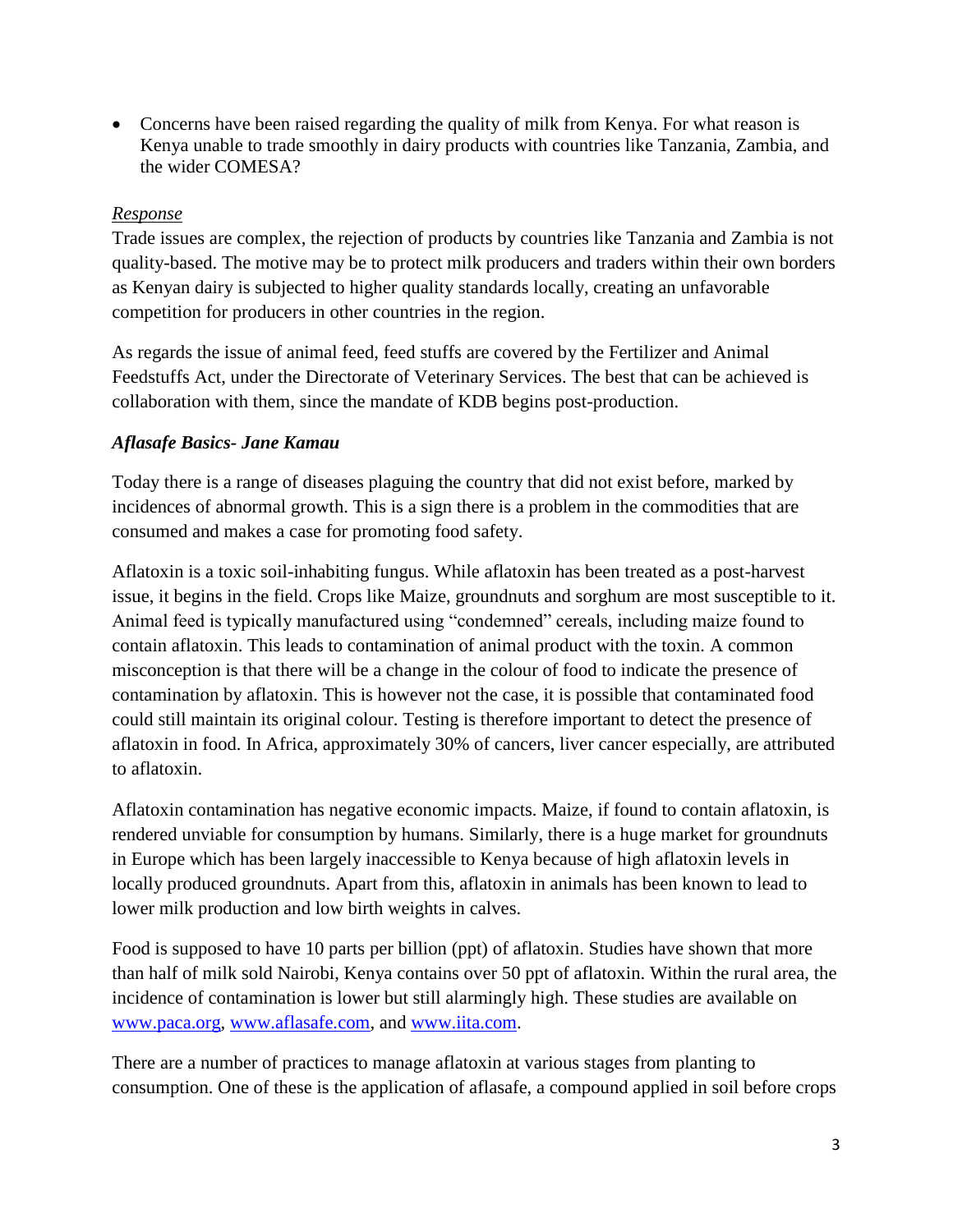begin to flower. The compound minimizes and eradicates aflatoxin in soil, preventing transference to cultivated crops. The product has undergone testing in some regions in Kenya with commendable results. Strategies to reach a wide group of farmers include working with farmer groups and using the National Cereals Production Board (NCPB) as a distribution channel. Using the NCPB will be strategic as they have raised concerns in the past regarding being unable to obtain enough aflatoxin-free maize.

## *Department of Public Health- George Macharia*

Food safety is about handling, storing and preparing food to prevent infection and making sure that it retains enough nutrients, necessary for a have a healthy diet. Unsafe food makes for poor nutrition due to loss of nutrients during preparation, storage, handling and cooking. Secondly, it is estimated that 70 percent of diarrhea cases today are a result of contaminated food. Other diseases that can be attributed to unsafe food include cancers, typhoid, and cholera, among others. These often end in fatalities.

Towards promoting food safety, the Department of Public Health is tasked with:

- 1. Disseminating information concerning food safety to the community
- 2. Inspection of food processing plants
- 3. Licensing of food establishments and suspension and revocation of licenses.
- 4. Surveillance on quality Responding to food-related complaints
- 5. Enforcement of the Public Health Laws
- 6. Partnering with stakeholders in food safety

The work of the Public Health Department is met by barriers such as inadequate food systems and infrastructure like laboratories to respond to and manage food safety complaints. Another challenge is poor multi-sectoral collaboration among public health, animal health, agriculture and other sectors towards collective action on food safety issues. Lack of consumer awareness, inadequate food sampling kits, the proliferation of unlicensed food premises, lack of political goodwill, inadequate enforcement of public health laws, and evasive measures by vendors and food handlers are also challenges that the department is working to overcome. Finally, there has been a cause for concern in the fact that foods within learning institutions have been found to have high levels of contamination.

Enhancing multi-sectoral collaboration, advocacy on issues of food safety to the political system, public education on food safety, enhancement of law enforcement mechanisms, and setting up food management infrastructure e.g. laboratories in the county or region would be important first steps in enhancing food safety in Laikipia and the country.

## *Discussions*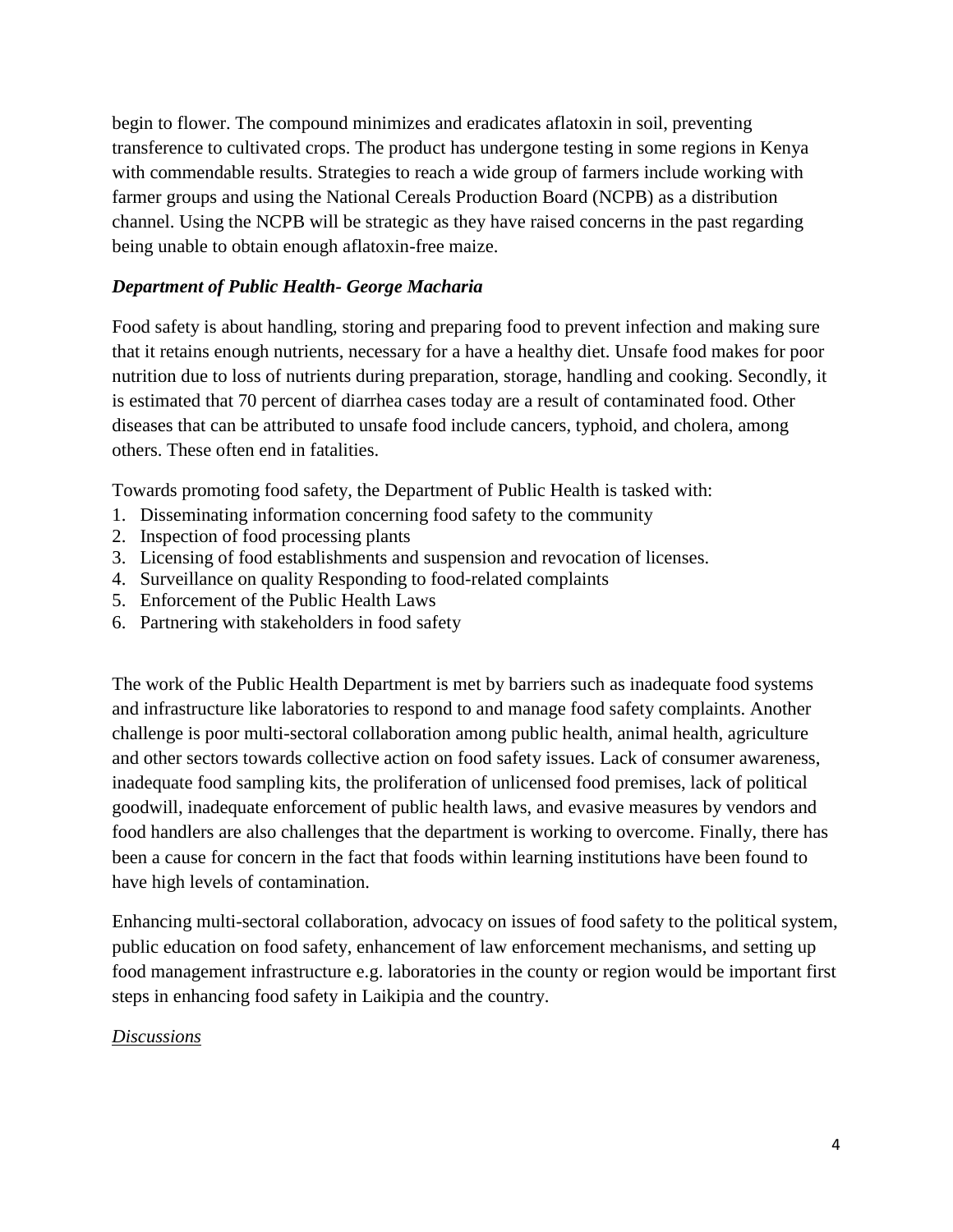- Polythene bags are used rampantly in Nanyuki, for example, to warm food in hot water and in wrapping roasted meat. Does the Department of Public Health know what the effect of this is as relates to cancer Laikipia?
- What kind of testing capacity does the department need? What would tests be for?

#### *Responses*

There have been efforts to discourage the use of polythene bags where food is concerned. However, this has been difficult to monitor. It is upon consumers to refrain from buying food that is wrapped in these polythene bags as it would discourage retailers from carrying on with the practice.

If there was an illness in the region arising from food contamination, the department of public health would need to find out what was causing the problem in order to come up with appropriate interventions. Currently there is no such testing capacity in the county.

## *Department of Livestock- Dr. Thuo*

Kenya has one of the most developed dairy sectors in Sub-Saharan Africa. The dairy sector is a source of food, employment, raw materials for industry, cash income, manure for crop production, green energy for biogas, and cash needs for social status.

Inefficiencies in marketing and production and poor hygiene are common and bring about milk loss and contamination of food. It is estimated that 30 percent of milk is lost to marketing inefficiencies. Fodder management, long calving intervals, and poor disease control, failure to observe drug withdrawal periods, and the weakness of institutions tasked with regulating the sector also lead to milk loss and safety issues.

A major barrier to food safety is the existence of itinerant milk traders and milk-hawking kiosks in urban areas (approximately 80% of produced milk goes through informal channels). This could be addressed through law enforcement and strengthening licensing mechanisms. Further, it is important to initiate a quality control programme in the county, offer training on hygiene, enforce a milk products and animal quality assurance enforcement programme, and empower value addition groups.

## *Ministry of Education- William Mutahi*

In Kenya, nationwide food quality and safety systems are legally controlled by various government agencies including the Kenya Bureau of Standards (KEBS), the Kenya Agricultural Research Institute, the Department of Public Health (DPH), and the Kenya Plant Health Inspectorate, situated within different ministries. These agencies work under the Ministries of Trade, Industrialization, Public Health and Sanitation, Livestock, Fisheries and Agriculture.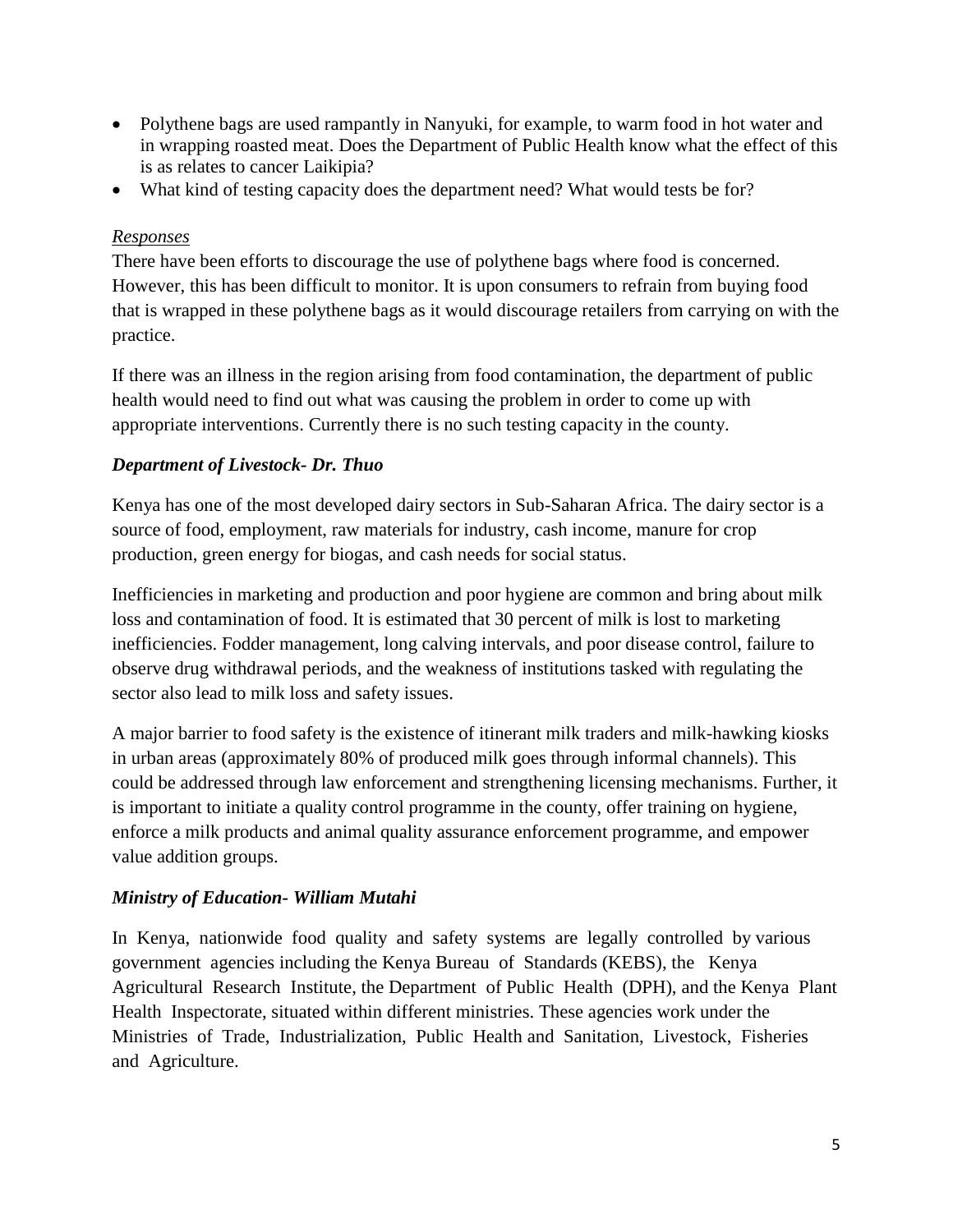In learning institutions, the Ministry of Education encourages food handlers to practice basic hygiene such as washing of hands and observing personal cleanliness. To enhance food safety within learning institutions, school authorities ought to ensure that personnel handling food should have a valid medical certificate, that schools should have a safe storage facilities, and that kitchens are kept clean.

#### *Discussions*

• Please comment on the assertion by the Department of Public Health that institutions of learning have a high incidence of contaminated food.

#### *Response*

Surveillance in institutions of higher learning started after fatalities from consuming contaminated food were reported in two different institutions; a polytechnic, and a secondary school. In both instances, tests revealed that there were high levels of aflatoxin in the food.

There is a broken procurement system in institutions of learning that permits the dumping of food in these centers. Rules that guide procurement do not touch on safety standards. There is admittedly a gap in monitoring this.

As a possible solution, procurement should be done with the involvement of parents as they would be more vigilant in ensuring that food is of better quality and safe.

## **Proposed Solutions**

- 1. Multi-sectoral collaboration needs to be strengthened on issues of food safety.
- 2. There should be capacity building initiatives for small and medium enterprises that handle food to ensure that consumers are accessing safe food.
- 3. The Food and Agriculture Organization (FAO) already works with the Ministry of Agriculture, Livestock and Fisheries (MoALF) to train farmers. Their training can be extended to ensure that handling practice at farm level is done properly.
- 4. It is important that training for food handlers distinguish between quality and safety of food. First, the tendency has been to address quality and shelve safety. Secondly, authorities often address what requires minimum effort to solve and forget about other issues. This needs to change to enhance food safety.
- 5. Safety manuals for schools do not address food safety comprehensively. This should be looked into.
- 6. Food safety in schools ought to be taken up by all stakeholders. Re-introducing subjects like home science and agriculture would imprint food safety concepts in the minds of students from young age.
- 7. There is need for a policy that calls for the respect and protection of professionalism. This would allow entities tasked with upholding food safety to do their work without fear of repercussions from political interference (politicians sometimes vouch for those carrying out improper activities to garner the support of the public).